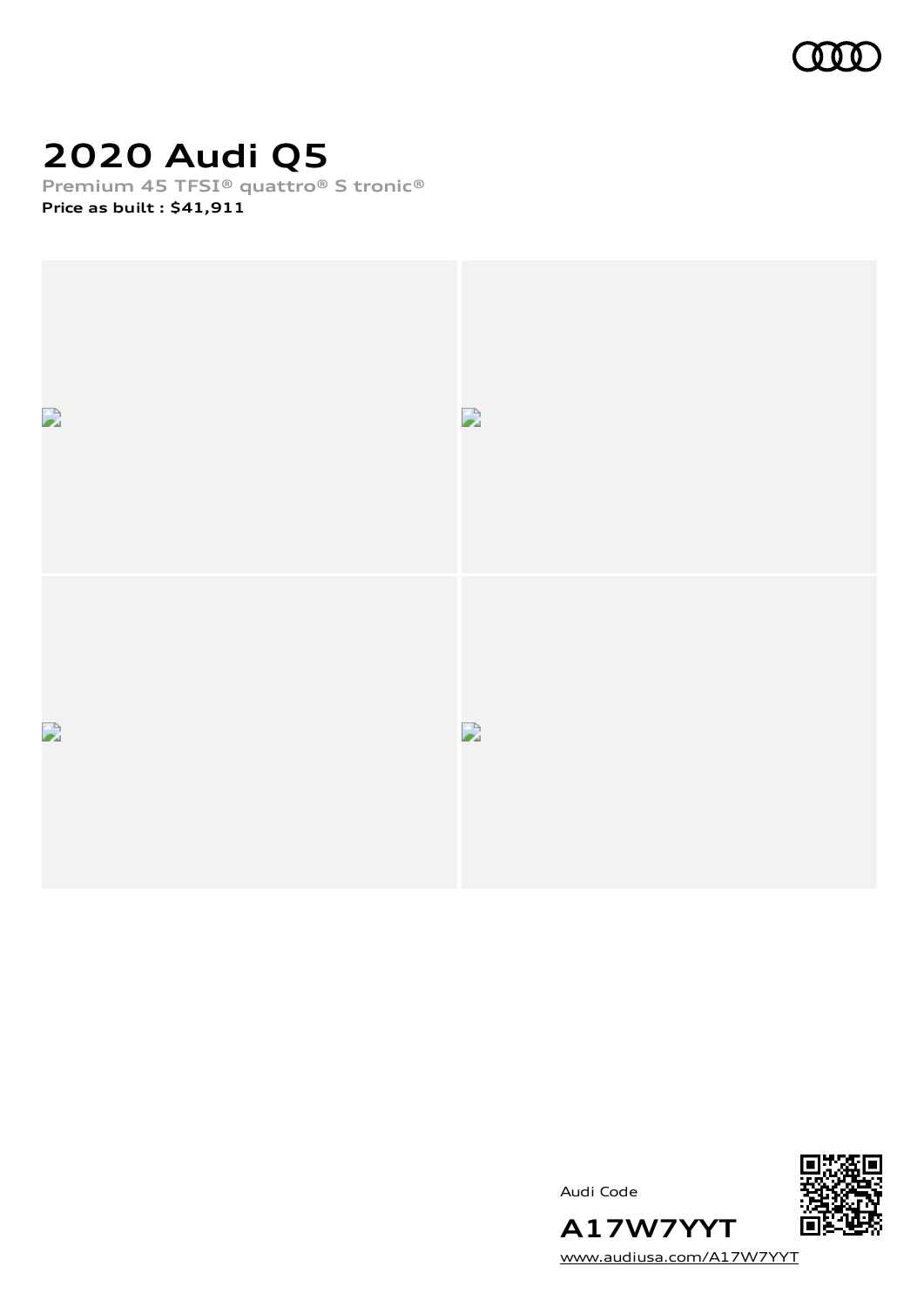## **Summary**

### **Audi 2020 Audi Q5** Premium 45 TFSI® quattro® S tronic®

**Price as buil[t](#page-8-0)** \$41,911

## **Exterior colour**

Glacier White metallic

## D

## **Further Information**

| Warranty        | N٥           |
|-----------------|--------------|
| Mileage         | 20,370 miles |
| Type of vehicle | Used car     |

### **Interior colour**

| Seats     | Black |
|-----------|-------|
| Dashboard | Black |
| Carpet    | Black |
| Headliner | Gray  |

### **Audi Code** A17W7YYT

**Your configuration on www.audiusa.com** [www.audiusa.com/A17W7YYT](https://www.audiusa.com/A17W7YYT)

**Commission number** 91d03b510a0e09af5ee7

## **Technical Specifications**

Engine type 2.0-liter four-cylinder Displacement/Bore and 1,984/82.5 x 92.8 cc/mm stroke Torque 273 lb-ft@rpm Top track speed 130 mph mph Acceleration (0 - 60 mph) 5.9 seconds seconds Recommended fuel Premium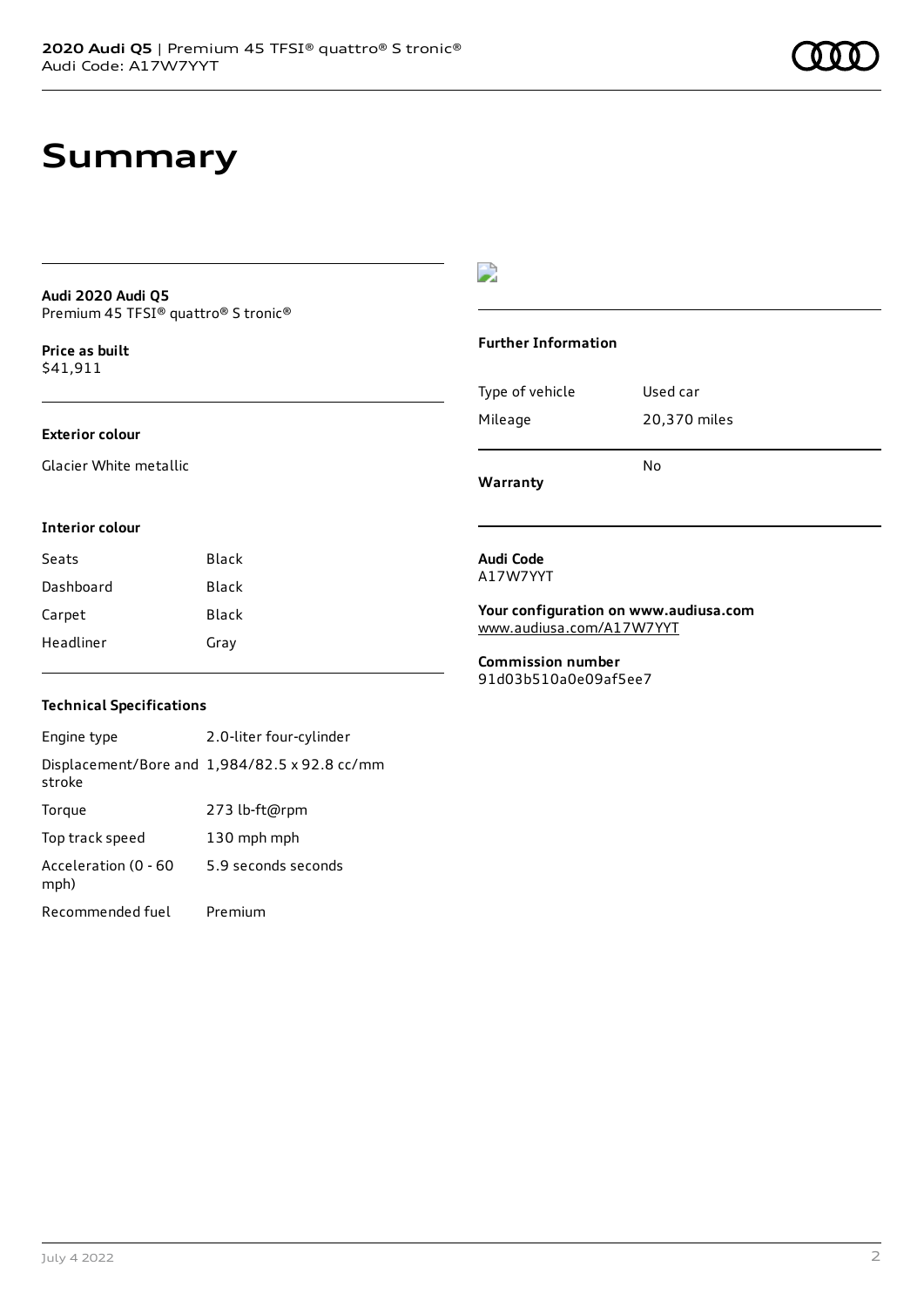

# **Standard features**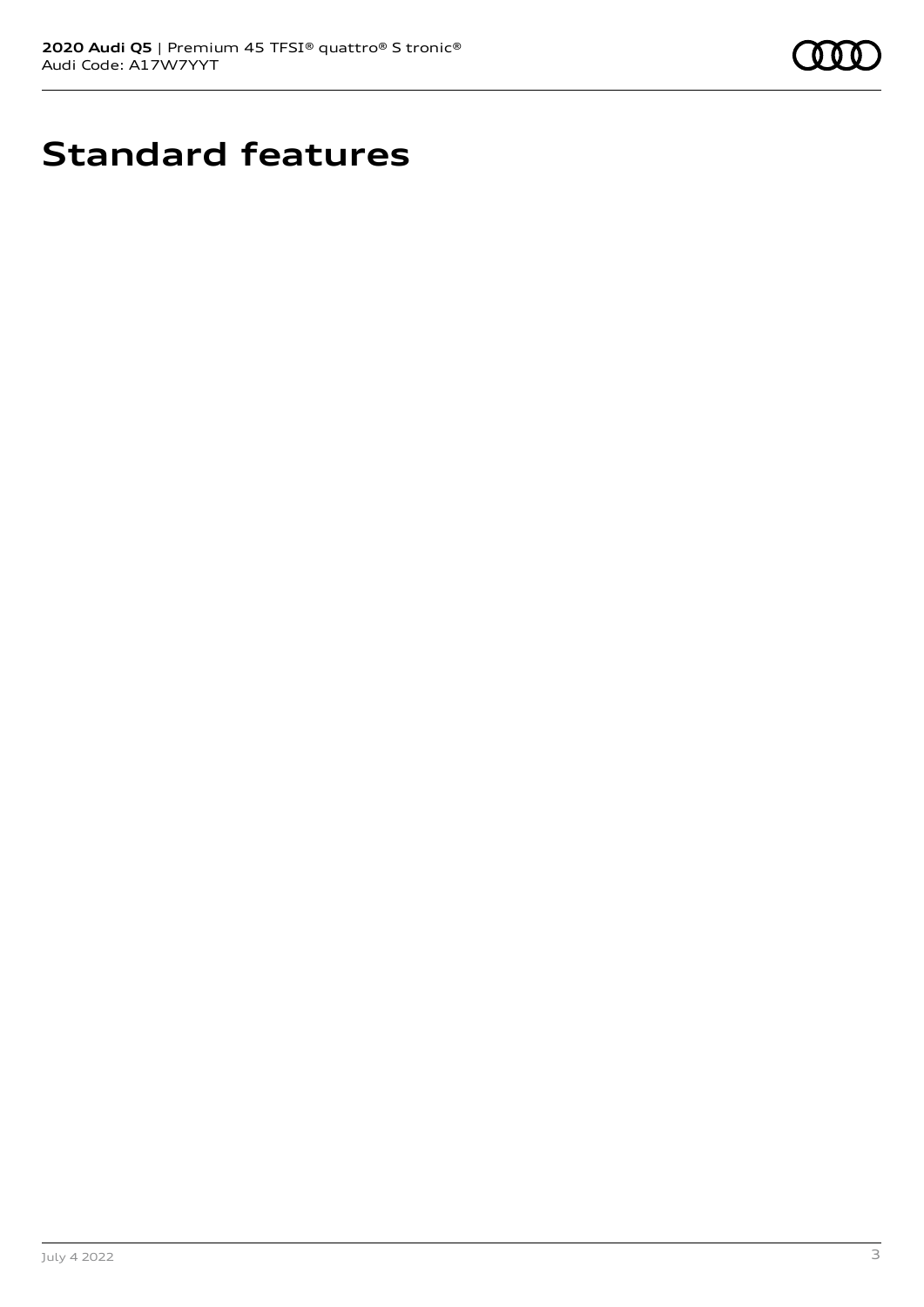# **Dealer remarks**

Price plus government fees and taxes, any finance charges, any dealer document processing charge, any electronic filing charge and any emission testing charge.

Prices and offers on inventory expire each night at midnight.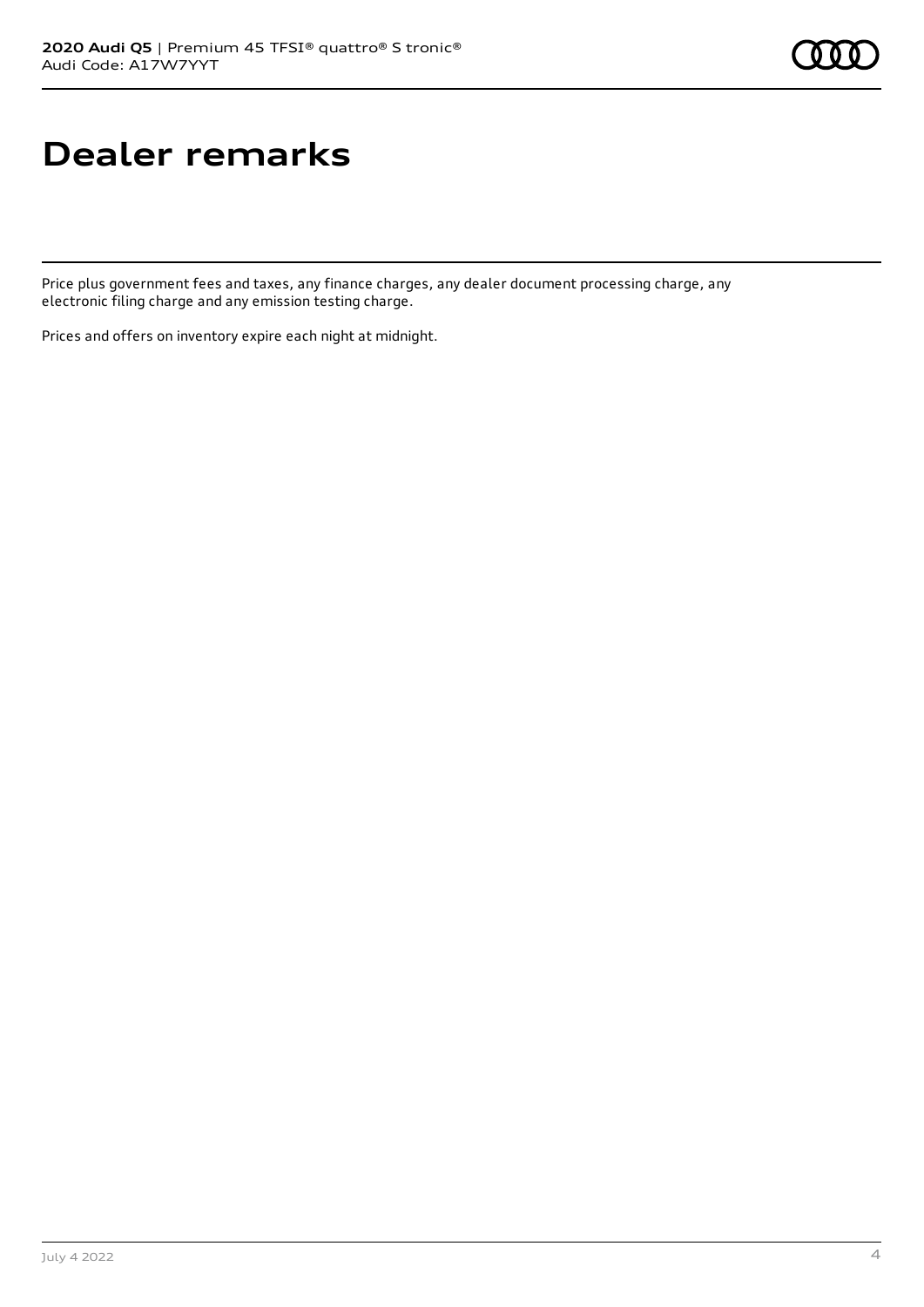# **Technical Specifications**

July 4 2022 5

| <b>Engineering   Performance</b>            |                                               | <b>Steering</b>                            |                                                                      |
|---------------------------------------------|-----------------------------------------------|--------------------------------------------|----------------------------------------------------------------------|
| Engine type                                 | 2.0-liter four-cylinder                       | Steering type                              | Electromechanical power steering                                     |
| Power Level                                 | 45                                            |                                            | system                                                               |
| Displacement                                | 2.01                                          | Turning diameter, curb- 38.4 ft<br>to-curb |                                                                      |
| Max. output ps/hp                           | 248 @ rpm                                     | Steering ratio                             | 15.8:1                                                               |
| Towing capacity                             | 4,400-lb lb                                   |                                            |                                                                      |
| Torque                                      | 273 lb-ft@rpm                                 | Suspension                                 |                                                                      |
| Valvetrain                                  | 16-valve DOHC with Audi valvelift<br>system   | Front axle                                 | Five-link front suspension                                           |
| Acceleration (0 - 60<br>mph)                | 5.9 seconds seconds                           | Rear axle                                  | Five-link rear suspension                                            |
| Engine block                                | Cast-iron                                     |                                            |                                                                      |
| Induction/fuel injection Turbocharged/TFSI® |                                               | <b>Brakes</b>                              |                                                                      |
| Cylinder head                               | Aluminum-alloy                                | Front brakes                               | 13.3 (ventilated disc) in                                            |
| stroke                                      | Displacement/Bore and 1,984/82.5 x 92.8 cc/mm | Rear brakes                                | 13.0 (ventilated disc) in                                            |
| Top track speed                             | 130 mph mph                                   | <b>Body</b>                                |                                                                      |
| <b>Electrical system</b>                    |                                               | Material                                   | Multi-material body construction<br>(steel and aluminum composition) |
| Alternator                                  | 110-150 A                                     |                                            |                                                                      |
| Battery                                     | 420 A/75 Ah                                   | <b>Warranty   Maintenance</b>              |                                                                      |
| Transmission   Drivetrain                   |                                               | Warranty                                   | 4-year/50,000-mile Audi New<br>Vehicle Limited Warranty              |
| Data a basil di basil                       | ® معطان طلائین میشواد امروزان الم ®معطوریت    |                                            |                                                                      |

**(1/2)**

Drivetrain type quattro<sup>®</sup> all-wheel drive with ultra<sup>®</sup> technology Transmission Seven-speed S tronic® dual-clutch automatic transmission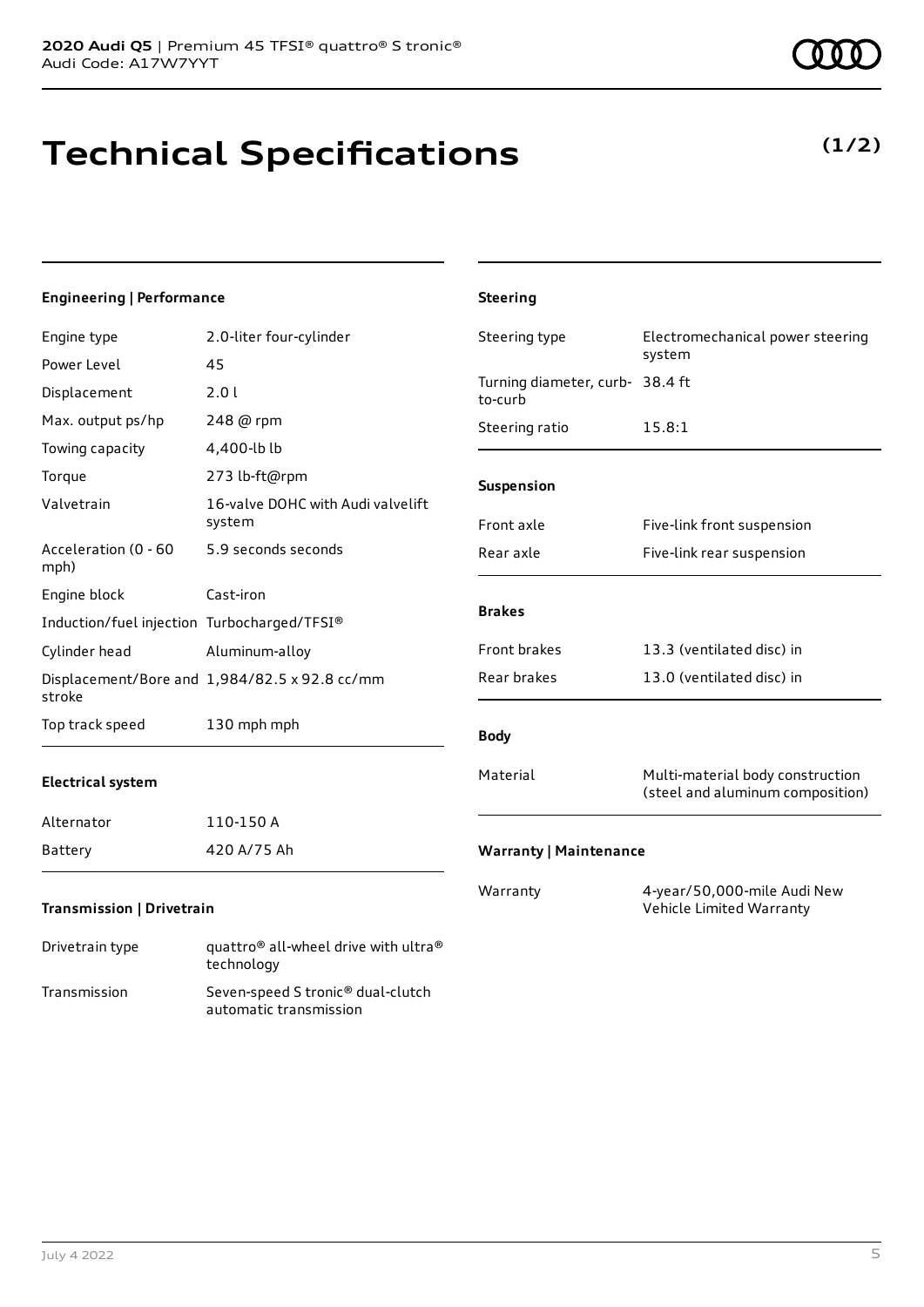## **Technical Specifications**

## **Exterior Measurements**

| Height                           | 65.3 in  |
|----------------------------------|----------|
| Overall width without<br>mirrors | 74.5 in  |
| Length                           | 183.6 in |
| Wheelbase                        | 111.0 in |
| Drag coefficient                 | 0.32 Cw  |
| Overall width with<br>mirrors    | 84 3 in  |
| Track rear                       | 63.3 in  |
| Track front                      | 63.6 in  |
| Curb weight                      | 4045 lb  |
| Ground clearance,<br>loaded      | 8.2 in   |

## **Interior measurements**

| Seating capacity                          | 5                      |
|-------------------------------------------|------------------------|
| Shoulder room, rear                       | 56.5 in                |
| Head room with front<br>sunroof           | 40.2 in                |
| Leg room, rear                            | 37.8 in                |
| Shoulder room, front                      | 57.7 in                |
| Head room with rear<br>sunroof            | 37.7 in                |
| Head room, rear                           | 39.3 in                |
| Leg room, front                           | 41.0 in                |
| Head room, front                          | 41.7 in                |
| Cargo volume, rear<br>seatbacks up/folded | 25.1/53.1 cu ft, cu ft |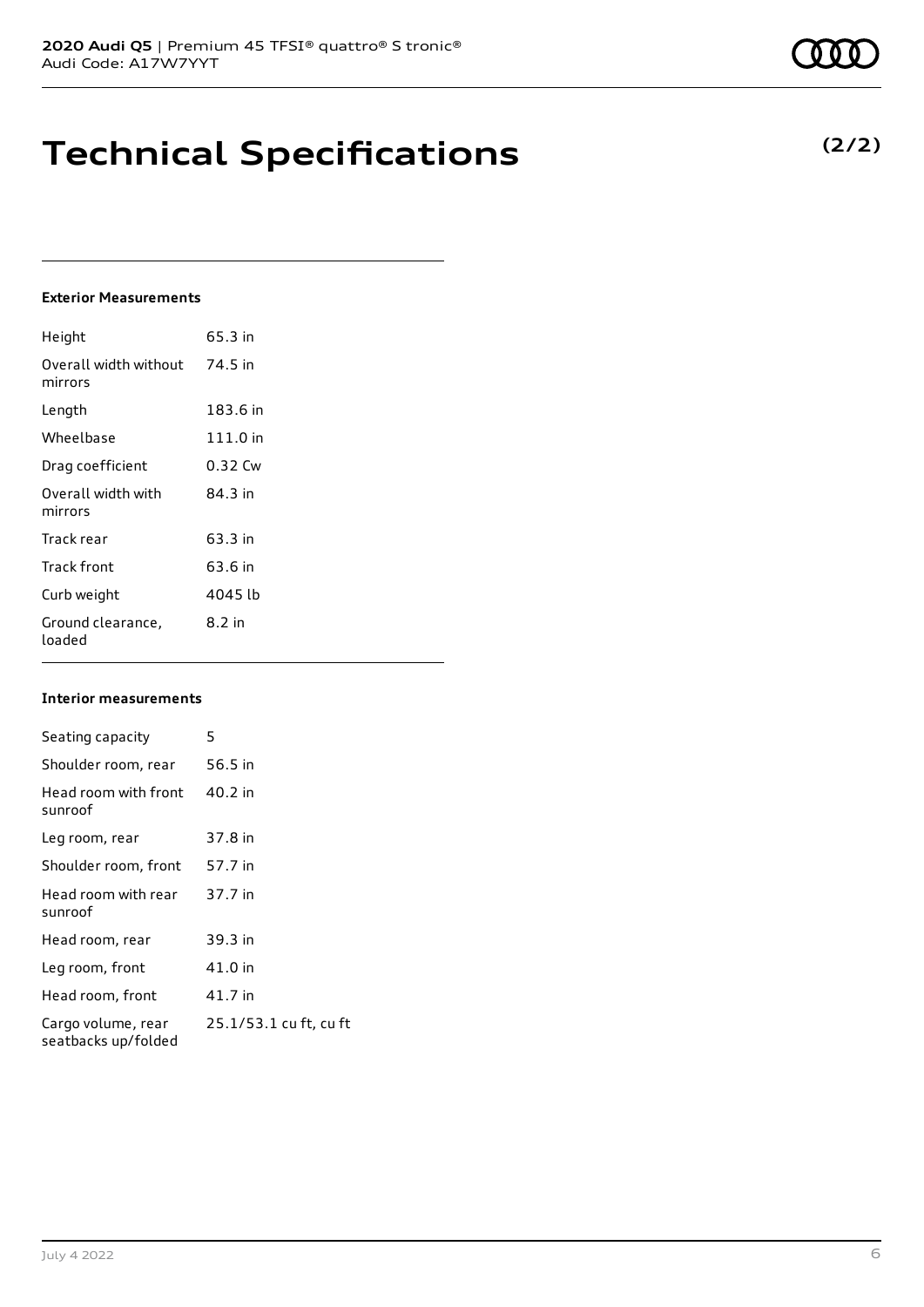## **Consumption- and emission**

## **Consumption by NEDC**

| urban       | 22 mpg |
|-------------|--------|
| extra-urban | 28 mpg |
| combined    | 24 mpg |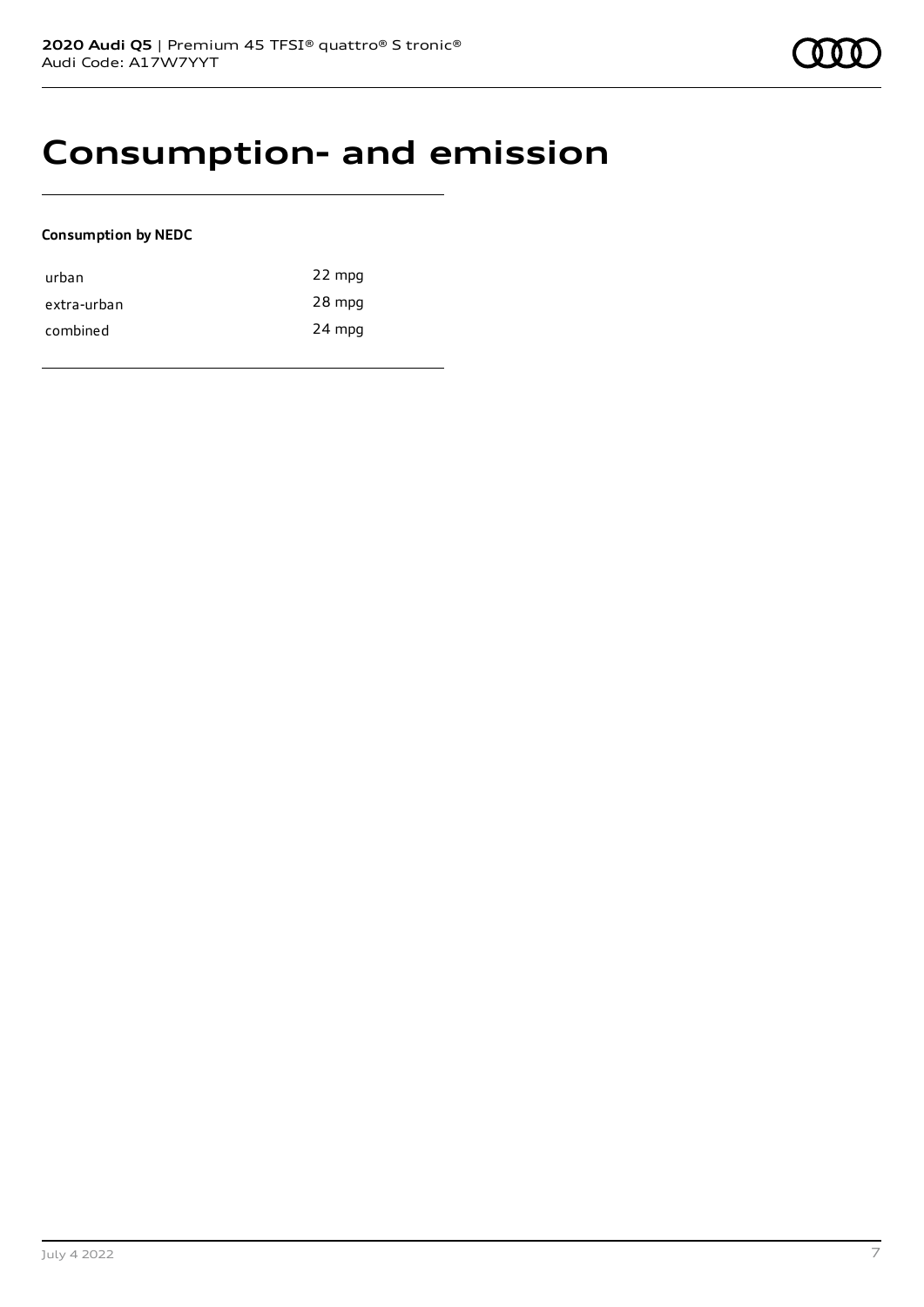# **Contact**

Dealer **Walter's Audi**

3210 Adams-Auto Center Drive 92504 Riverside CA

Phone: +19516883344 FAX: 9516890531

www: [https://www.waltersaudi.com](https://www.waltersaudi.com/)